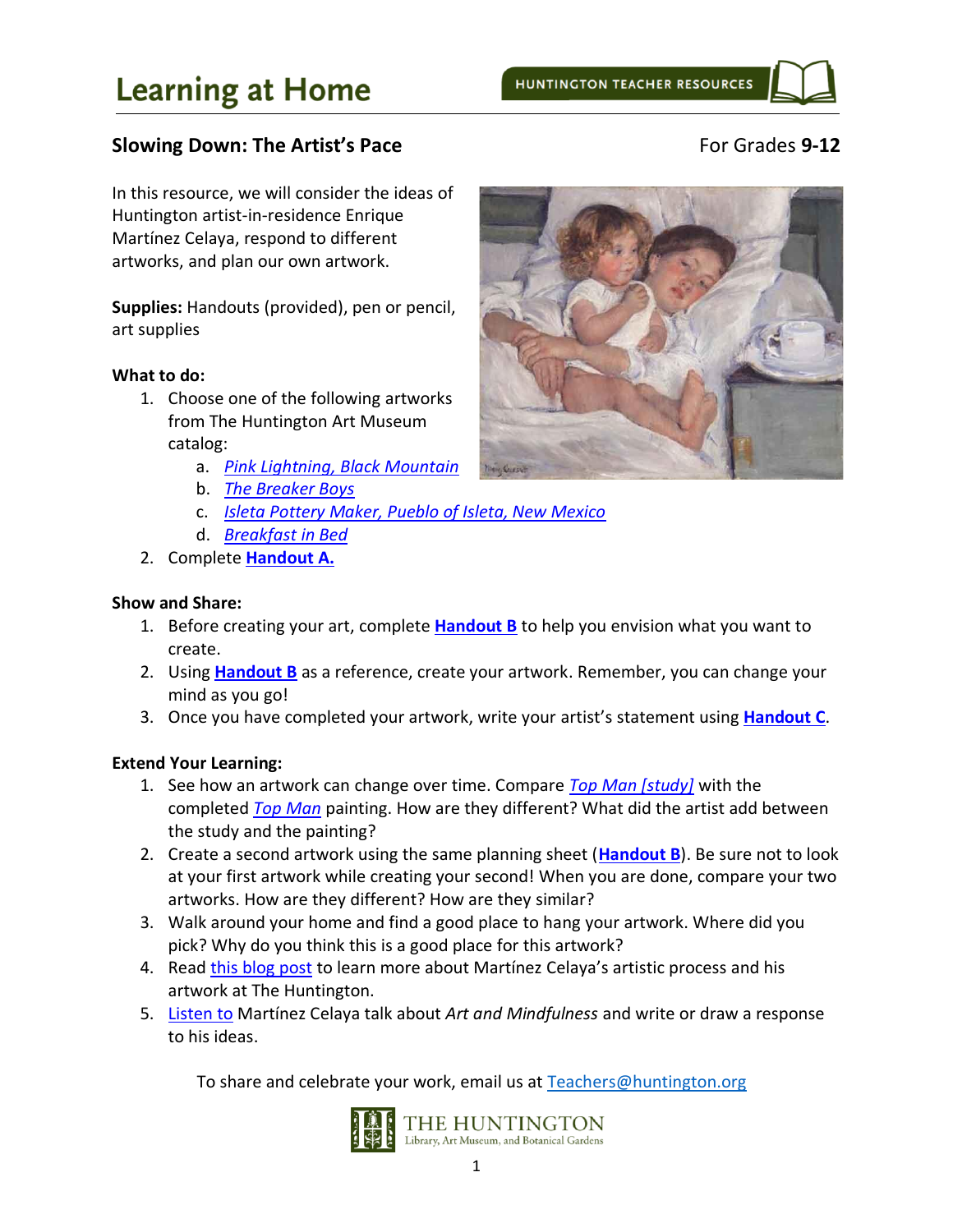#### **This resource has some alignment with:**

CCSS.ELA-LITERACY.CCRA.R.7 Integrate and evaluate content presented in diverse media and formats, including visually and quantitatively, as well as in words NCAS Anchor Standard 1-3 Generate and conceptualize artistic ideas and work, organize and develop artistic ideas and work, refine and complete artistic work NCAS Anchor Standard 7 Perceive and analyze artistic work

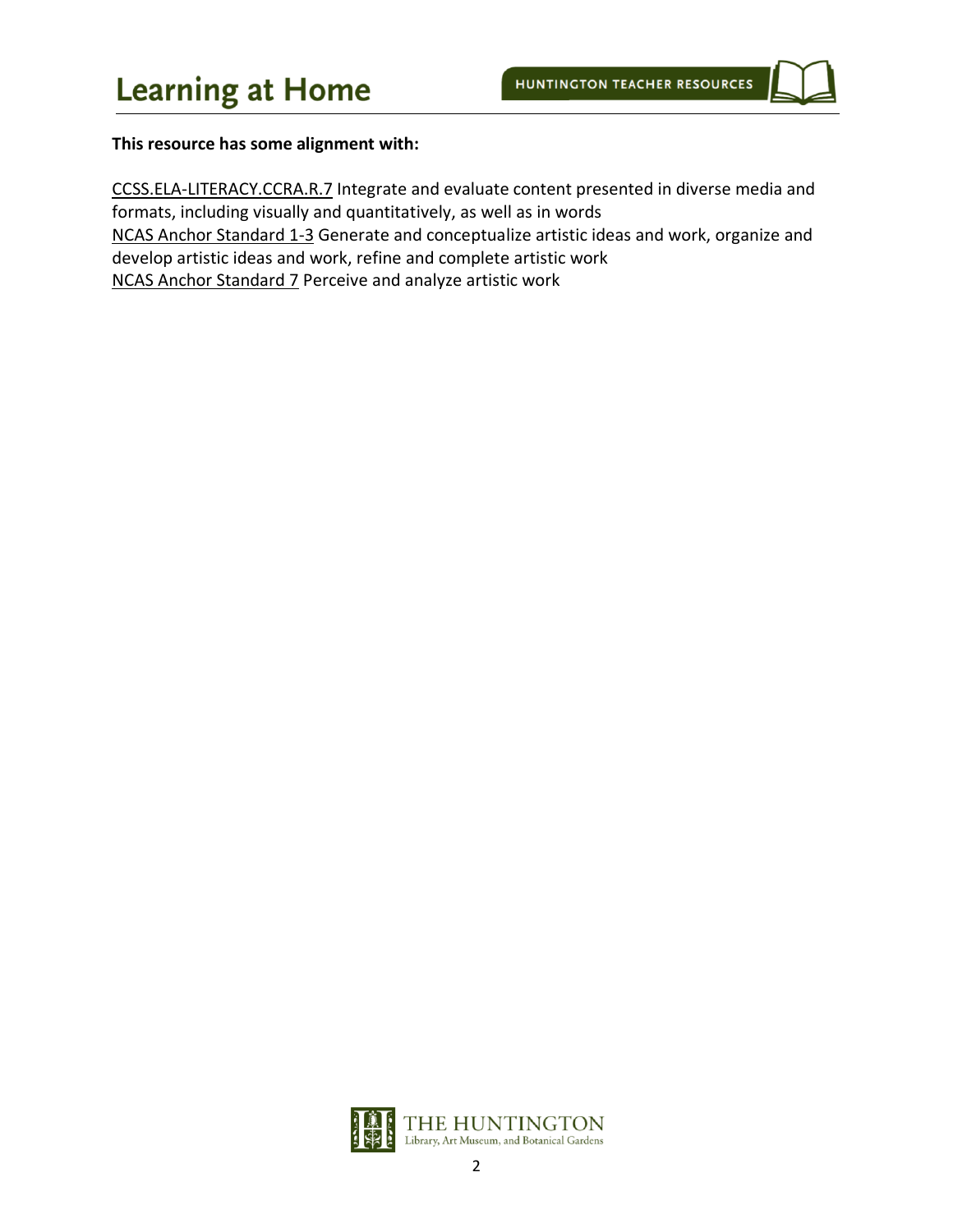# **Handout A: Looking at Art**

<span id="page-2-0"></span>"The viewer completes the endeavor. There is no work of art without the viewer." -Martínez Celaya, *Art and Mindfulness* (2015)

\_\_\_\_\_\_\_\_\_\_\_\_\_\_\_\_\_\_\_\_\_\_\_\_\_\_\_\_\_\_\_\_\_\_\_\_\_\_\_\_\_\_\_\_\_\_\_\_\_\_\_\_\_\_\_\_\_\_\_\_\_\_\_\_\_\_\_\_\_\_\_\_\_\_\_\_\_\_ \_\_\_\_\_\_\_\_\_\_\_\_\_\_\_\_\_\_\_\_\_\_\_\_\_\_\_\_\_\_\_\_\_\_\_\_\_\_\_\_\_\_\_\_\_\_\_\_\_\_\_\_\_\_\_\_\_\_\_\_\_\_\_\_\_\_\_\_\_\_\_\_\_\_\_\_\_\_ \_\_\_\_\_\_\_\_\_\_\_\_\_\_\_\_\_\_\_\_\_\_\_\_\_\_\_\_\_\_\_\_\_\_\_\_\_\_\_\_\_\_\_\_\_\_\_\_\_\_\_\_\_\_\_\_\_\_\_\_\_\_\_\_\_\_\_\_\_\_\_\_\_\_\_\_\_\_ \_\_\_\_\_\_\_\_\_\_\_\_\_\_\_\_\_\_\_\_\_\_\_\_\_\_\_\_\_\_\_\_\_\_\_\_\_\_\_\_\_\_\_\_\_\_\_\_\_\_\_\_\_\_\_\_\_\_\_\_\_\_\_\_\_\_\_\_\_\_\_\_\_\_\_\_\_\_ \_\_\_\_\_\_\_\_\_\_\_\_\_\_\_\_\_\_\_\_\_\_\_\_\_\_\_\_\_\_\_\_\_\_\_\_\_\_\_\_\_\_\_\_\_\_\_\_\_\_\_\_\_\_\_\_\_\_\_\_\_\_\_\_\_\_\_\_\_\_\_\_\_\_\_\_\_\_ \_\_\_\_\_\_\_\_\_\_\_\_\_\_\_\_\_\_\_\_\_\_\_\_\_\_\_\_\_\_\_\_\_\_\_\_\_\_\_\_\_\_\_\_\_\_\_\_\_\_\_\_\_\_\_\_\_\_\_\_\_\_\_\_\_\_\_\_\_\_\_\_\_\_\_\_

What do you think Martínez Celaya means by this quote? Do you agree or disagree? Why?

**Directions:** Look at one of the four works of art from The Huntington Art Museum catalog for one minute. Draw the art with details below.

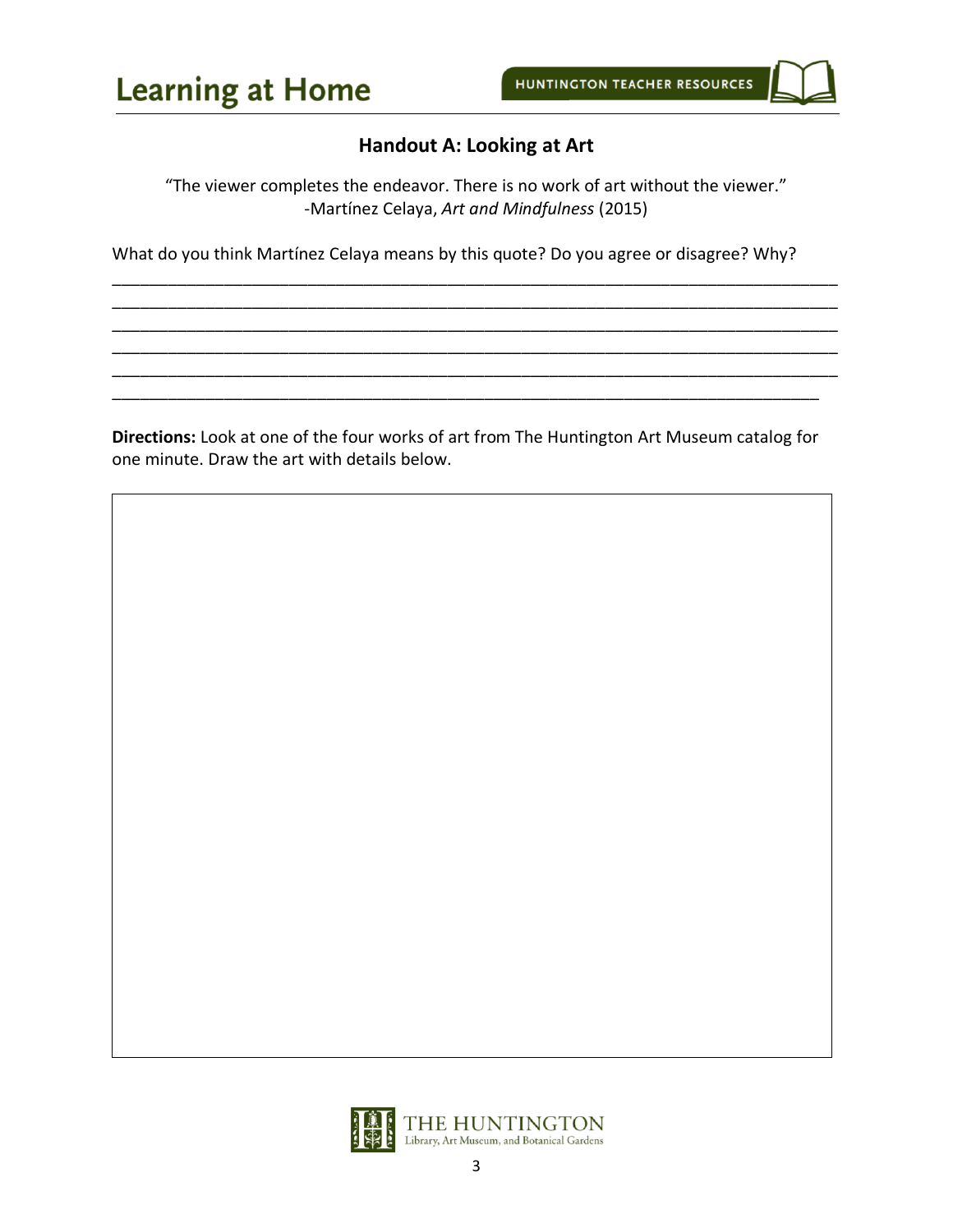## **Handout B: Artwork Planning Sheet**

\_\_\_\_\_\_\_\_\_\_\_\_\_\_\_\_\_\_\_\_\_\_\_\_\_\_\_\_\_\_\_\_\_\_\_\_\_\_\_\_\_\_\_\_\_\_\_\_\_\_\_\_\_\_\_\_\_\_\_\_\_\_\_\_\_\_\_\_\_\_\_\_\_\_\_\_\_\_ \_\_\_\_\_\_\_\_\_\_\_\_\_\_\_\_\_\_\_\_\_\_\_\_\_\_\_\_\_\_\_\_\_\_\_\_\_\_\_\_\_\_\_\_\_\_\_\_\_\_\_\_\_\_\_\_\_\_\_\_\_\_\_\_\_\_\_\_\_\_\_\_\_\_\_\_\_\_ \_\_\_\_\_\_\_\_\_\_\_\_\_\_\_\_\_\_\_\_\_\_\_\_\_\_\_\_\_\_\_\_\_\_\_\_\_\_\_\_\_\_\_\_\_\_\_\_\_\_\_\_\_\_\_\_\_\_\_\_\_\_\_\_\_\_\_\_\_\_\_\_\_\_\_\_\_\_

<span id="page-3-0"></span>I want to make an artwork of...

**Directions:** Complete three sketches (quick drawings in pencil) of what this artwork could look like. Each of these sketches should capture a different aspect of your thinking/planning.

| Sketch 1: | Sketch 2: | Sketch 3: |
|-----------|-----------|-----------|
|           |           |           |
|           |           |           |
|           |           |           |
|           |           |           |
|           |           |           |
|           |           |           |
|           |           |           |
|           |           |           |
|           |           |           |
|           |           |           |
|           |           |           |
|           |           |           |
|           |           |           |
|           |           |           |

**Directions:** Look at the sketches you made and create a plan for your artwork. What will you do first? Next? Last?

Remember! You can always change your mind as you work on your art!



\_\_\_\_\_\_\_\_\_\_\_\_\_\_\_\_\_\_\_\_\_\_\_\_\_\_\_\_\_\_\_\_\_\_\_\_\_\_\_\_\_\_\_\_\_\_\_\_\_\_\_\_\_\_\_\_\_\_\_\_\_\_\_\_\_\_\_\_\_\_\_\_\_\_\_\_\_\_ \_\_\_\_\_\_\_\_\_\_\_\_\_\_\_\_\_\_\_\_\_\_\_\_\_\_\_\_\_\_\_\_\_\_\_\_\_\_\_\_\_\_\_\_\_\_\_\_\_\_\_\_\_\_\_\_\_\_\_\_\_\_\_\_\_\_\_\_\_\_\_\_\_\_\_\_\_\_ \_\_\_\_\_\_\_\_\_\_\_\_\_\_\_\_\_\_\_\_\_\_\_\_\_\_\_\_\_\_\_\_\_\_\_\_\_\_\_\_\_\_\_\_\_\_\_\_\_\_\_\_\_\_\_\_\_\_\_\_\_\_\_\_\_\_\_\_\_\_\_\_\_\_\_\_\_\_ \_\_\_\_\_\_\_\_\_\_\_\_\_\_\_\_\_\_\_\_\_\_\_\_\_\_\_\_\_\_\_\_\_\_\_\_\_\_\_\_\_\_\_\_\_\_\_\_\_\_\_\_\_\_\_\_\_\_\_\_\_\_\_\_\_\_\_\_\_\_\_\_\_\_\_\_\_\_ \_\_\_\_\_\_\_\_\_\_\_\_\_\_\_\_\_\_\_\_\_\_\_\_\_\_\_\_\_\_\_\_\_\_\_\_\_\_\_\_\_\_\_\_\_\_\_\_\_\_\_\_\_\_\_\_\_\_\_\_\_\_\_\_\_\_\_\_\_\_\_\_\_\_\_\_\_\_